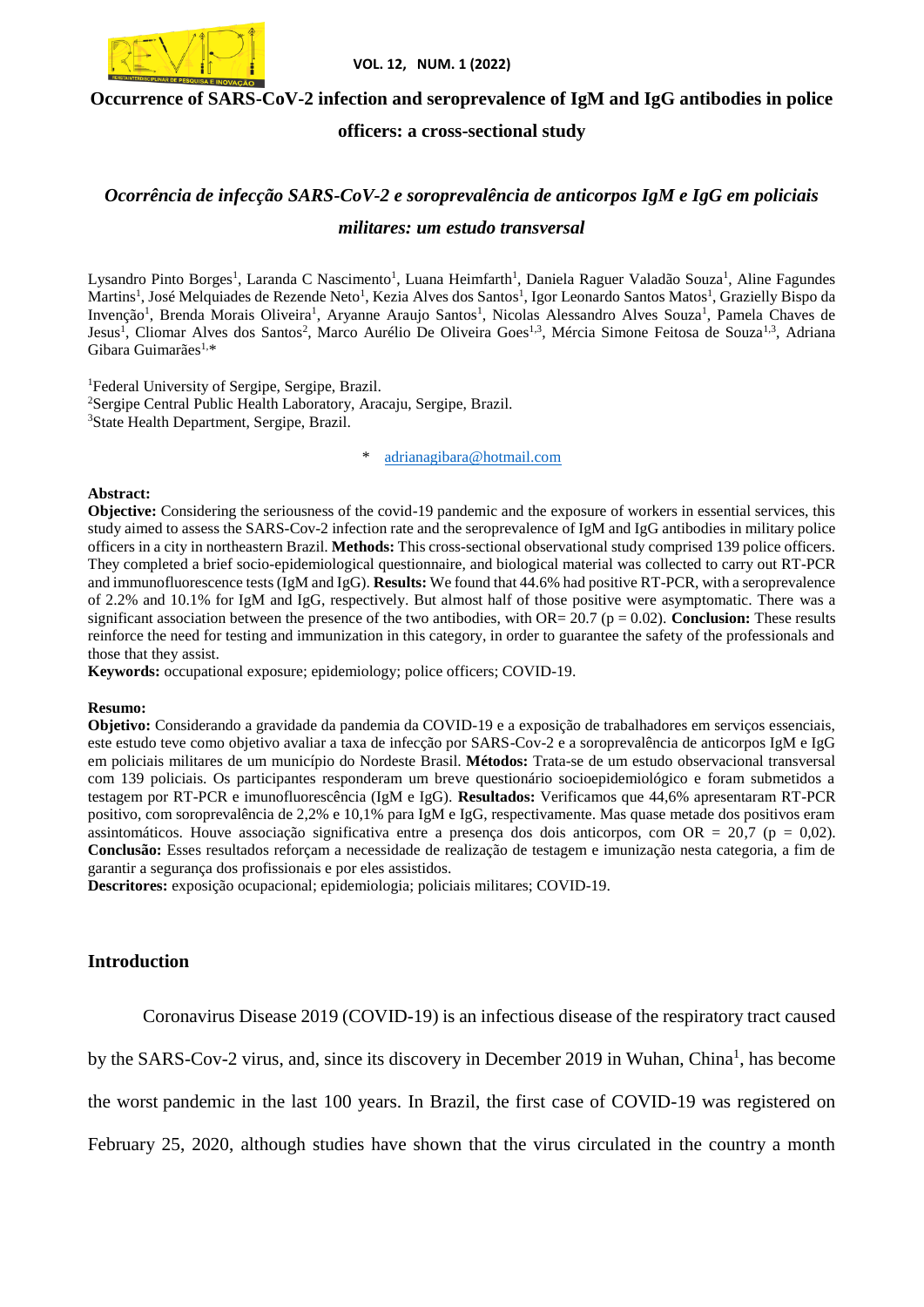earlier<sup>2</sup>. New cases quickly started to appear in all Brazilian regions, and today Brazil is among the three countries with the highest absolute number of infections and deaths<sup>3</sup>.

In view of this serious worldwide pandemic, measures such as social distancing and social isolation were introduced in an attempt to contain the spread of the virus, and many people began working from home<sup>4,5</sup>. However, essential service workers, such as health and public security service professionals, needed to maintain their activities, and were more exposed to the virus than workers who could work remotely from home <sup>6,7</sup>.

For these reasons, this study sought to assess the SARS-Cov-2 infection rate and the seroprevalence of IgM and IgG antibodies in military police officers from a city in northeastern Brazil.

### **Methods**

A cross-sectional observational study was carried out in June 2020, with 139 military police officers from the city of Aracaju (State of Sergipe), a city in the northeast of Brazil. Sampling was determined by convenience and participants were recruited by researchers during an epidemiological inquiry. This project was approved by the National Bioethics Committee of Brazil (CAAE 31018520.0.0000.5546), volunteers were informed about the characteristics of the project, as well as its risks and benefits, before signing a Free and Informed Consent Form.

The participants completed a brief socio-epidemiological questionnaire, including sex, age, address, the presence of comorbidities and symptoms compatible with COVID-19 and performance of previous RT-PCR. In addition, samples of nasal secretion, using a nasopharyngeal swab, and blood were collected to perform the RT-PCR and immunological tests (IgM and IgG), respectively.

The presence of Anti-SARS-CoV-2 IgM and IgG antibodies was determined in serum by immunofluorescence assays performed at the Department of Pharmacy (Laboratory of Biochemistry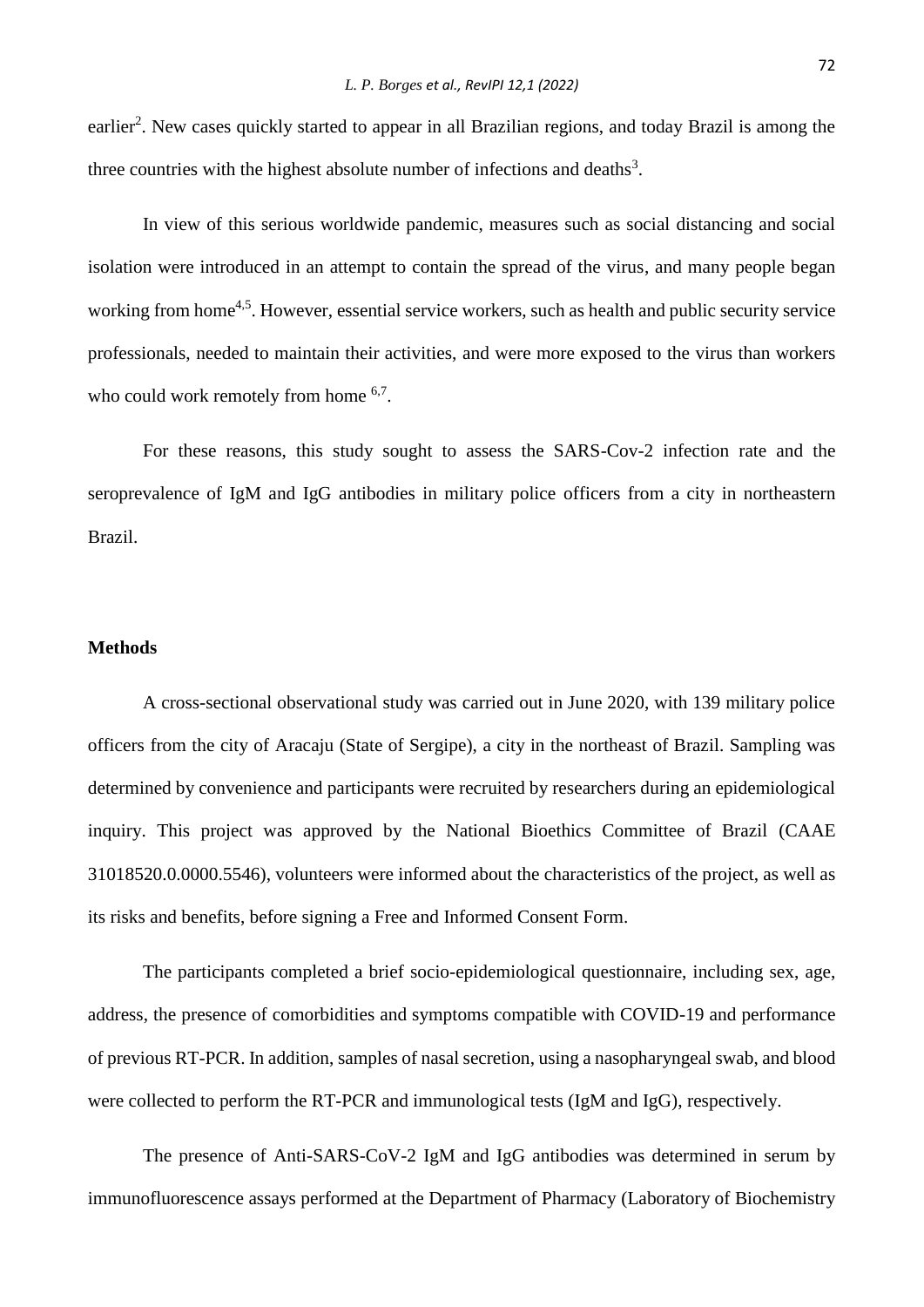and Clinical Immunology, LaBiC-Imm) of the Federal University of Sergipe (UFS), according to the manufacturer's instructions (Ichroma2™ COVID-19 Ab in conjunction with an Ichroma™ II Reader, Boditech Med Inc., South Korea). SARS-CoV-2 was detected in the samples of nasal secretion by real-time reverse transcription polymerase chain reaction (rRT-PCR) assay, in the Central Laboratory of Molecular Biology of the State of Sergipe, as previously described<sup>7,8</sup>.

The tabulation of collected data was performed in Excel spreadsheets, and a descriptive statistical analysis was performed, with determination of mean, standard deviation and percentage. The association between the seroprevalence of IgM and IgG antibodies was verified by Fisher's exact test using the software GraphPad Prism® 6.0 (GraphPad Software, Inc., CA. USA), and the odds ratio (OR) and its confidence interval of 95% (95% CI) were estimated. The level of statistical significance used was  $p < 0.05$ .

### **Results**

As can be seen in Table 1, the sample comprised 139 police officers, most of whom were male  $(n=129; 92.8\%)$ , aged over 40 years  $(n=81; 58.3\%)$ , residing in the city in which the study was conducted (n=115; 82.7%). Most participants self-declared having no comorbidities (n=110; 79.1%), or COVID-19 symptoms (n=77; 55.4%). Only one of the eight police officers who had already taken a PCR test reported being tested positive.

Of the entire sample, 62 police officers (44.6%) had a positive RT-PCR result for COVID-19. In addition, the seroprevalence of IgM and IgG was 2.2% (n=3) and 10.1% (n=14), respectively. Both antibodies were present in only two police officers. Among the individuals with a positive RT-PCR test, the occurrence of classic symptoms, such as flu, predominated, but almost half of those positive were asymptomatic. We verified a significant association between IgM and IgG seropositivity,  $p =$  $0.0268*$  (OR = 20.7; 95% CI = 1.7 – 245.1).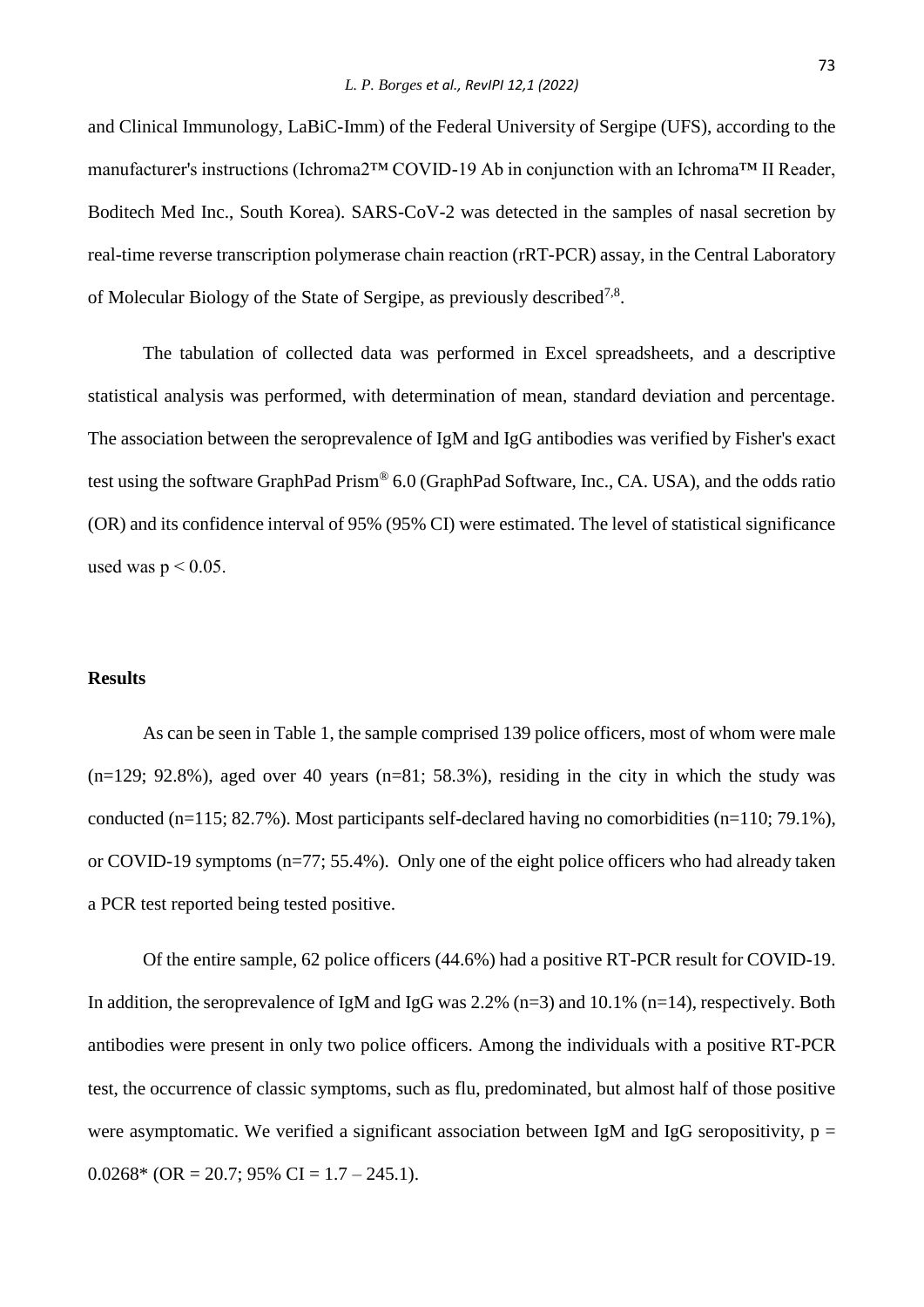| Sociodemographic variables                 | <b>Total</b> |               | <b>RT-PCR</b><br>positive |      | SARS-CoV-2<br><b>IgM</b><br>seropositivity |              | SARS-CoV-2<br><b>IgG</b><br>seropositivity |                  |
|--------------------------------------------|--------------|---------------|---------------------------|------|--------------------------------------------|--------------|--------------------------------------------|------------------|
|                                            | $\mathbf n$  | $\frac{0}{0}$ | $\mathbf n$               | $\%$ | $\mathbf n$                                | $\%$         | $\mathbf n$                                | $\%$             |
| Military police                            | 139          | 100           | 62                        | 44.6 | 3                                          | 2.2          | 14                                         | 10.1             |
| Age group $(41 \pm 7.8 \text{ years old})$ |              |               |                           |      |                                            |              |                                            |                  |
| $\leq$ 40 year old                         | 58           | 41.7          | 28                        | 48.3 | 1                                          | 1.7          | 8                                          | 13.8             |
| $>$ 40 year old                            | 81           | 58.3          | 34                        | 42.0 | 2                                          | 2.5          | 6                                          | 7.4              |
| Gender                                     |              |               |                           |      |                                            |              |                                            |                  |
| Male                                       | 129          | 92.8          | 57                        | 44.2 | 3                                          | 2.3          | 14                                         | 10.9             |
| Female                                     | 10           | 7.2           | 5.0                       | 50   | $\boldsymbol{0}$                           | $\mathbf{0}$ | $\overline{0}$                             | $\boldsymbol{0}$ |
| Locality                                   |              |               |                           |      |                                            |              |                                            |                  |
| Capital                                    | 114          | 82.0          | 53                        | 46.1 | 1                                          | 0.9          | 10                                         | 8.7              |
| Other municipalities                       | 25           | 18.0          | 9.0                       | 36   | $\overline{2}$                             | 8.0          | 4                                          | 16               |
| <b>Comorbidities</b>                       |              |               |                           |      |                                            |              |                                            |                  |
| No.                                        | 110          | 79.1          | 51                        | 46.4 | 2                                          | 1.8          | 14                                         | 12.7             |
| <b>Yes</b>                                 | 29           | 20.9          | 11                        | 37.9 | $\mathbf{1}$                               | 3.4          | $\overline{0}$                             | $\boldsymbol{0}$ |
| <b>COVID Symptoms</b>                      |              |               |                           |      |                                            |              |                                            |                  |
| N <sub>0</sub>                             | 77           | 55.4          | 14                        | 18.2 | 2                                          | 2.6          | 10                                         | 13.0             |
| Yes                                        | 62           | 44.6          | 18                        | 12.9 | $\mathbf{1}$                               | 1.6          | 4                                          | 6.5              |

**Table 1:** Demographic and health profile of the military police participating in the study.

## **Discussion**

In this study, it was possible to verify the incidence of COVID-19, as well as the seroprevalence of IgM and IgG antibodies in military police officers. The sample of 139 police officers, out of a total of 4,738 police officers registered in the state of Sergipe, showed a predominance of male adults. This characteristic is common to the category and is related to the nature of the work<sup>9</sup>.

There was a high rate of police officers who were PCR positive for SARS-CoV-2, especially among those who lived in the state capital where the study was carried out. This fact is related to the distribution of the disease initially in the capital with a later spread to the rest of the state $8,10$ .

In addition, the characteristics of police work contribute to the spread of the virus among professionals, as they share common spaces such as refectories, dormitories and automobiles, in addition to having a high daily workload, ranging from 12 to 24 hours. Thus, although efforts to implement preventive measures to reduce the spread of the disease were made, such as social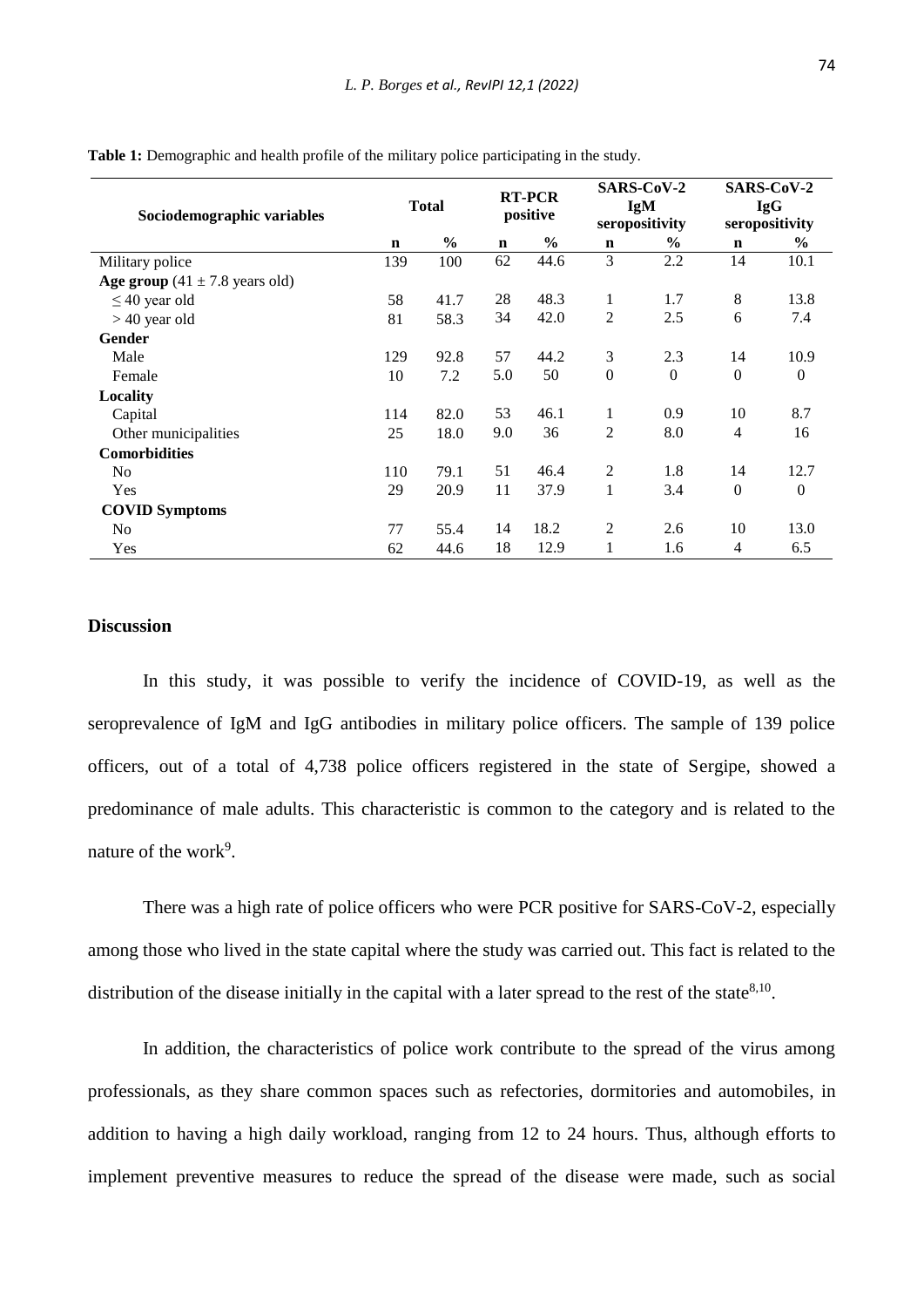distancing, frequent hand washing and the use of a mask, working conditions, particularly the necessity of frequent close contact between the officers, or the officers and the public, reduced the potential effectiveness of these measures.

For these reasons, periodic testing to screen and detect workers with the disease is extremely important to contain its spread. In this regard, the use of RT-PCR has been considered the gold standard for the diagnosis and monitoring of the occurrence of COVID-19, even though it presents variations in specificity and sensitivity  $11$ . Even so, the early detection of cases of workers positive for COVID contributes to reducing the spread of the virus, since it is possible to isolate the professional for proper treatment, with release according to the protocols established by the WHO $^{12}$ .

In our study, almost half of the participants tested positive for SARS-CoV-2, the majority being asymptomatic. These findings are important as the absence of characteristic symptoms of the disease in many cases makes early detection difficult, increasing the risk of transmission<sup>13</sup>. For this reason, the performance of screening tests in asymptomatic individuals corresponds to an interesting strategy to contain the spread of the disease in work environments, especially when spaces are shared by several people, in order to ensure the safety of workers and society as a whole<sup>14</sup>.

Furthermore, the investigation of the seroprevalence of IgM and IgG antibodies against SARS-CoV-2 is an interesting complementary resource<sup>8,15</sup>, in order to verify the degree of exposure and the development of immunity in the population, and the identification of asymptomatic infections <sup>16</sup>. In addition, we found a significant association between IgM and IgG, with individuals who were positive for IgM having a 20 times greater chance of being positive for IgG as well. In these cases, it is possible to suggest the occurrence of reinfection<sup>17</sup> or overlapping of the production curves of the immunoglobulins in question $16$ .

These findings reinforce the need for testing and immunization of workers in essential services, in order to enable the maintenance of activities in a safe way for workers and for society. In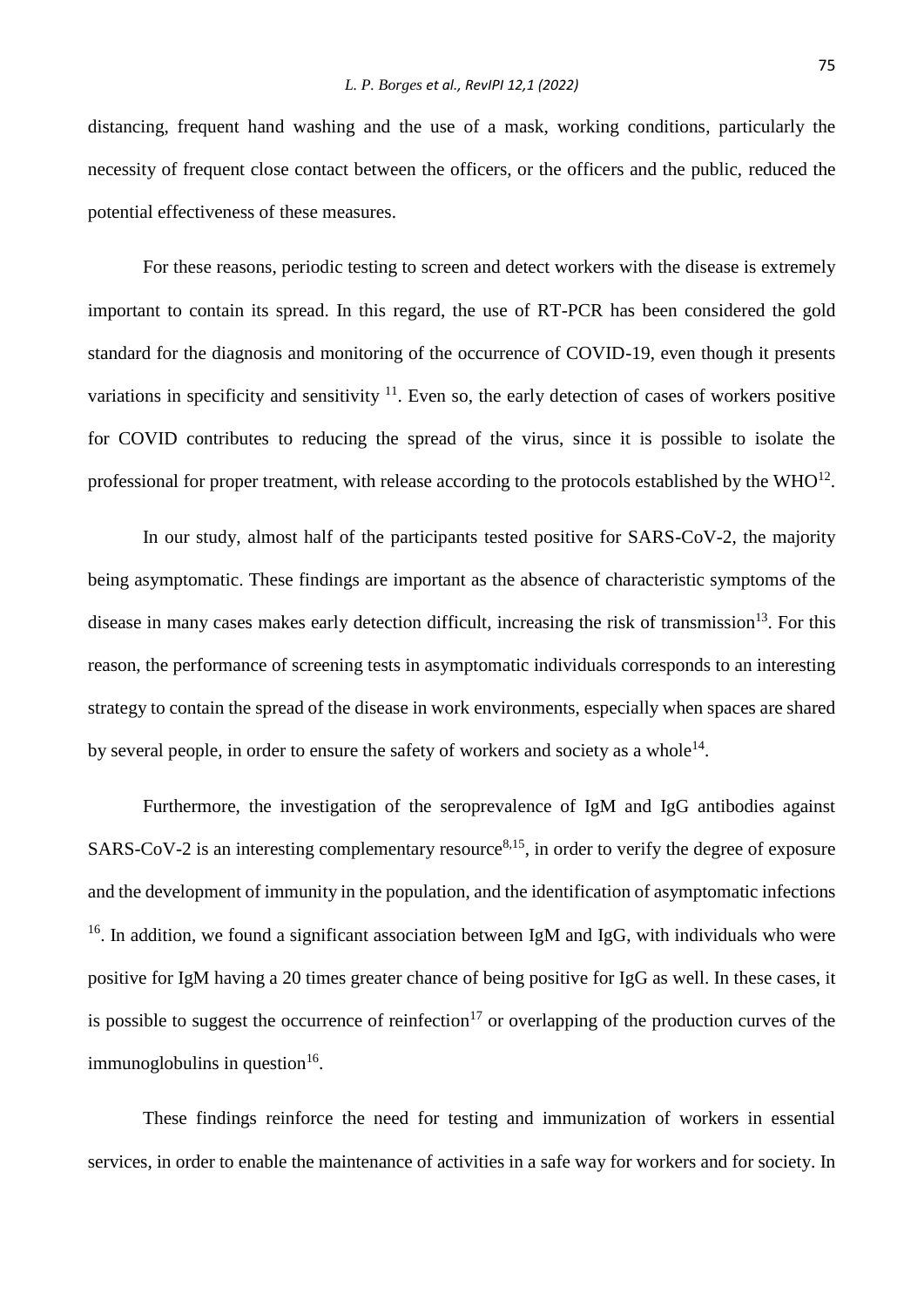addition, it is worth noting that compliance with preventive measures is also necessary, and should be carefully monitored.

### **Conclusion**

Through this study, it was possible to verify that essential service workers, such as police officers, are routinely exposed to the risk of contamination with the new corona virus. In addition, job characteristics can further increase the risk of infection. For this reason, it is necessary to carry out frequent testing and immunization for this category, in order to enable the maintenance of activities in a safe way for professionals and for society.

**Acknowledgments:** Our most sincere thanks to the military police on behalf of its commander and staff, who allowed the study to be carried out and gave full support to the research. We are also thankful to the State Health Department and the Aracaju City Hall, in addition to the chief of Central Laboratory of Sergipe (LACEN), for their support in carrying out the molecular biology tests. Last, we thank teacher Abilio Borghi for assistance with the English language.

**Funding:** All tests and supplies were donated by the Ministry of Labor, Federal Public Ministry and Public Ministry of the State of Sergipe (N. 2020001) and Government of the State of Sergipe, Brazil.

**Conflicts of Interest:** The authors declare no conflict of interest.

#### **References**

1. Hu, B., Guo, H., Zhou, P., et al. "Characteristics of SARS-CoV-2 and COVID-19," *Nature Reviews. Microbiology*, 2020, pp. 1–14.